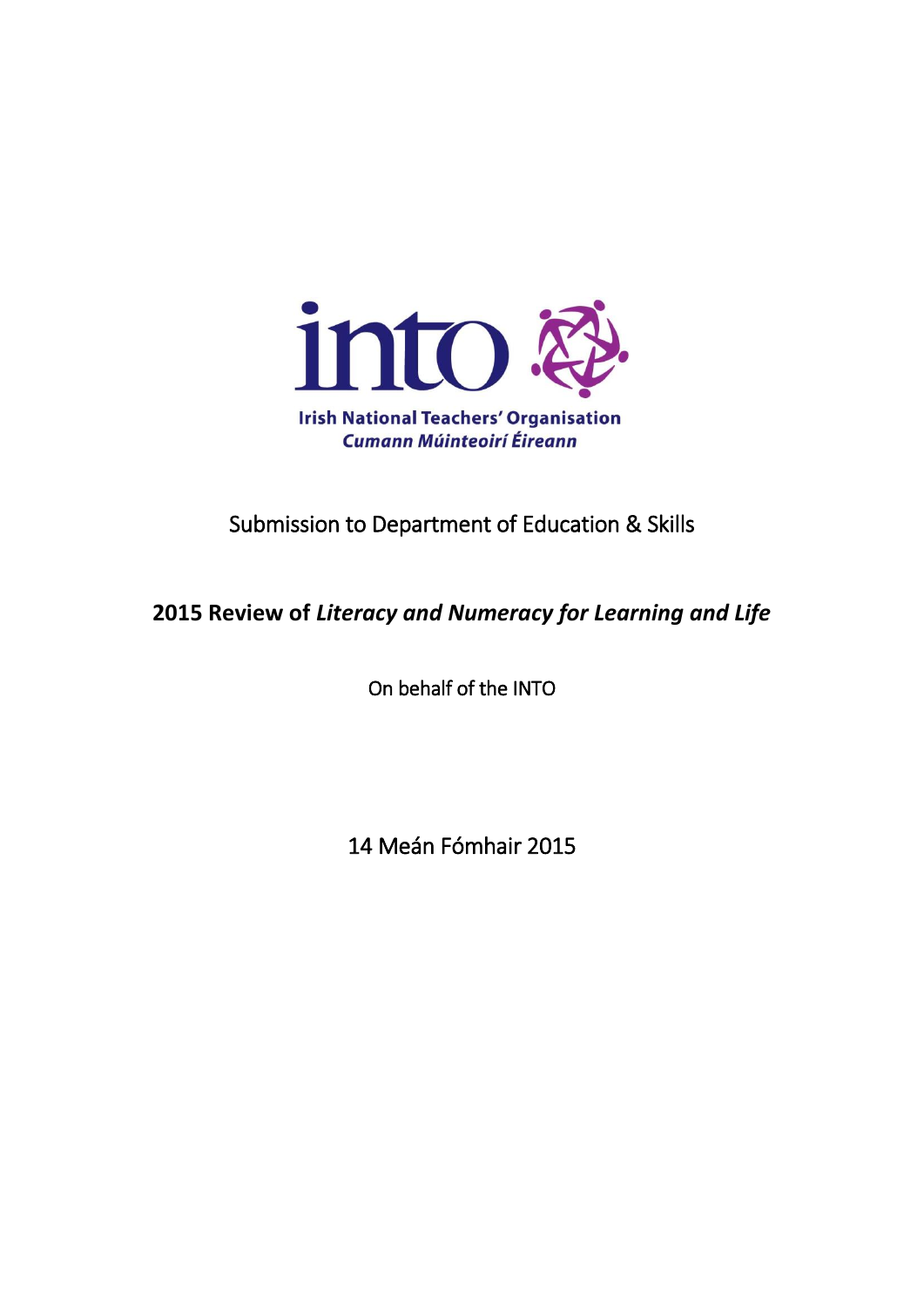## Review of Literacy and Numeracy Strategy

The INTO welcomes the opportunity to contribute to the review of the Literacy and Numeracy Strategy. Primary teachers have responded well to the objectives of the strategy to improve achievement levels in literacy and numeracy. Primary teachers remain committed to teaching literacy and numeracy to a high standard. The strategy has been successful in focusing attention on the teaching of literacy and numeracy.

The INTO organises an annual consultative conference on education providing members with an opportunity to discuss and debate current education issues. In 2011, the theme of the consultative conference was literacy in the primary school. In 2013, the theme was numeracy / mathematics in the primary school. The Literacy and Numeracy Strategy was discussed at both conferences. In addition, modules on literacy and numeracy were included in INTO Learning professional development summer courses.

The INTO offers the following initial observations with a view to commencing discussion on reviewing the Literacy and Numeracy Strategy.

## **Observations**

Teachers generally spend more time on literacy and numeracy than the amount of time suggested in the time allocation guidelines of the Primary School Curriculum 1999. The amount of time varies from school to school. Teachers would appreciate more guidance around the integration of literacy and numeracy across the curriculum.

At the time the strategy was developed the INTO expressed strong reservations around the practice of sending the results of standardised tests in  $2^{nd}$ ,  $4^{th}$  &  $6^{th}$  class to the DES annually. It was unclear at the time what use would be made of this data. It has emerged since that it is proposed to use the data to determine the allocation of additional teachers to schools to support children with special educational needs. Further debate is required on this issue. Standardised tests were not designed for this purpose. Standardised tests have been given a greater status than they deserve and there is a lot of misunderstandings about their purpose and what results mean.

The supports available to DEIS schools are welcomed by DEIS schools. In particular, teachers have commented favourably on the professional development support associated with literacy and numeracy programmes. However, non-DEIS schools have not been given the same level of professional development support or access to literacy and numeracy programmes to support the teaching of literacy and numeracy. Access to training, professional development and support for whole school staff is required.

While support for the project 'helpmykidslearn' is welcome a lot more work is needed to support parents in helping their children's learning. There are many parents who do not engage with their children's learning despite schools reaching out to them.

Curriculum developments proposed in the literacy and numeracy strategy have not yet been concluded. A revised language curriculum for Junior Infants to 2<sup>nd</sup> class is due to be published this Autumn. The revised language curriculum for  $3<sup>rd</sup>$  to  $6<sup>th</sup>$  has yet to be developed as has the revised mathematics curriculum, as recommended in the Literacy and Numeracy Strategy. The curriculum for the infants classes has also to be revised, drawing on the principles of Aistear. It is disappointing that the DES did not initiate a comprehensive professional development programme to support the use of Aistear in infant classes. Though the use of Aistear has been very successful in some schools, teachers have